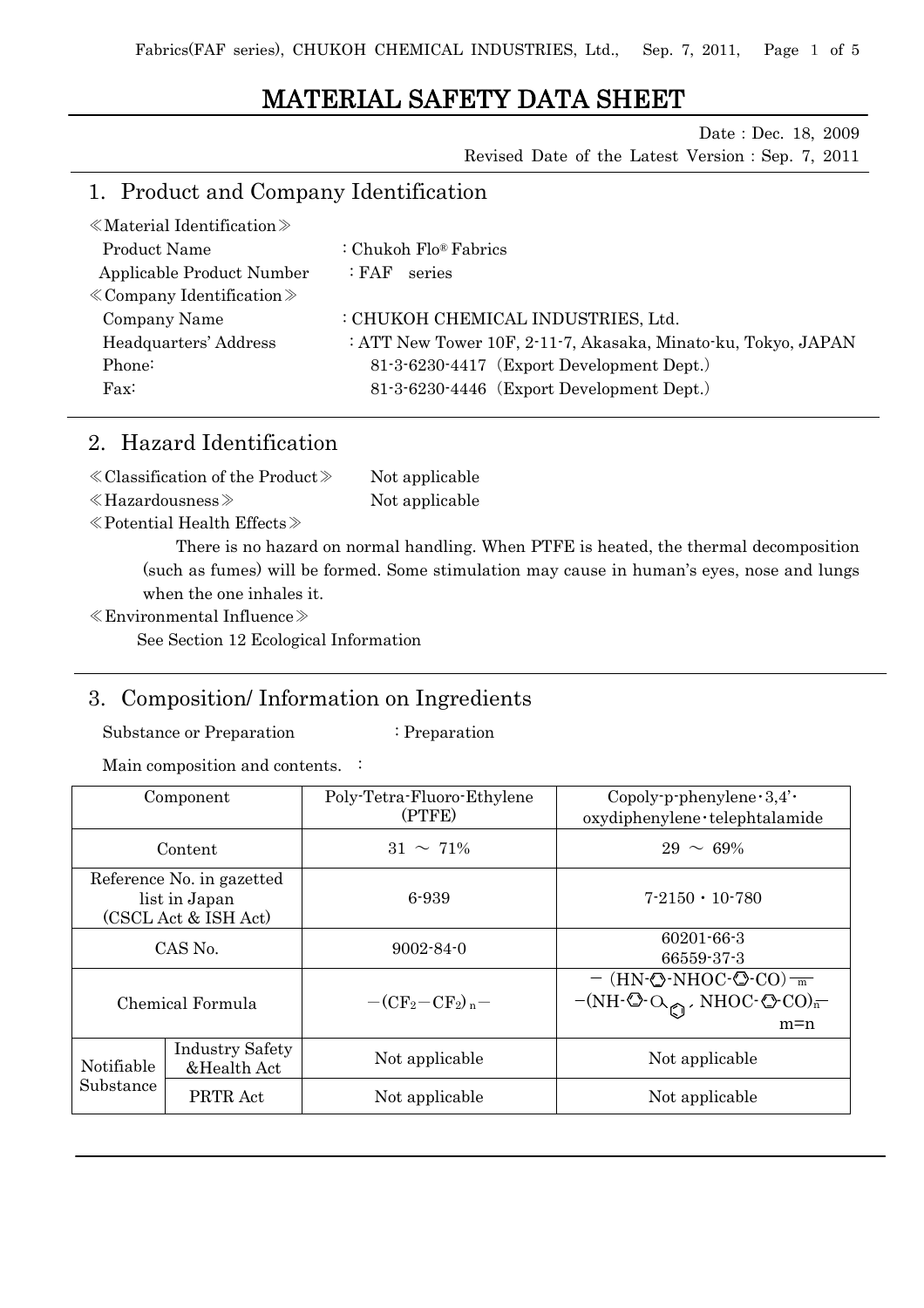### 4. First Aid Measures

| Eye Contact  | : In case of eye contact with its dust, flush eyes immediately with plenty of                         |
|--------------|-------------------------------------------------------------------------------------------------------|
|              | water. If he/she has an inflamed eye or an itch eye, seek medical attention.                          |
| Skin contact | : Basically, PTFE has no hazard in case of skin contact, however it is                                |
|              | recommended to wash skins after handling it. If the molten polymer gets on                            |
|              | skin, cool quickly with cold water, do not peel solidified resin off from one's                       |
|              | skin. For thermal burns, seek medical attention.                                                      |
| Inhalation   | : In case of inhaling particles or dust of the product, gargle sufficiently. If                       |
|              | anything unusual occurs, seek medical attention. If the worker inhales fumes                          |
|              | produced by heating or burning the resin, move him to the place where there is                        |
|              | a fresh air. After that, seek medical attention, if necessary.                                        |
|              | Accidental Ingestion : It is non-toxic essentially, however, medical attention is recommended, if any |
|              | unusual occurs.                                                                                       |

## 5. Fire Fighting Measures

#### ≪Extinguishing Method≫

PTFE, itself is a fire retarding material. Therefore, on extinguishing the fire, do cut supplying any combustible resource and do fight the fire, though the fire continuing in the atmosphere of over 95% oxygen gas.

#### ≪Extinguishing Media≫

Water, Foam, Dry Chemical, Carbon Dioxide may be used accordingly.

≪Fire Fighting Equipment≫

• Wear full protective equipment and self-contained breathing apparatus. Because Hydrogen fluoride fumes emitted during the fire can react with water, such as, human's sweat, to form hydrofluoric acid. And approach to the fire from the windward side to avoid inhaling toxic gas/vapors.

• Wear neoprene gloves when handling or removing fired refuses of the product.

### 6. Accidental Release Measures

Collect the released products as much as possible, and dispose them by following the method shown Section 13, Disposal Considerations. See Section 5,7,8.

## 7. Handling and Storage

#### ≪Handling≫

- Smoking is prohibited at the handling area. Avoid contamination in order not to stain a cigarette or a tobacco with the dust of PTFE because the stained PTFE reacts and becomes to the toxic gas/vapors by heating on his smoking.
- Wash hands and face sufficiently after handling the product.
- Pay attention neither to transfer nor to carry the dust of the product resin to another place.
- Do not heat up nor use the products over 260℃. Install a ventilation fan, if it is expected to expose or to use the product at the place over 260℃.

#### ≪Storage≫

• Store the product on the condition of a room temperature and in a dark place. We recommend to store the product under 25℃ and less than 60% humidity condition.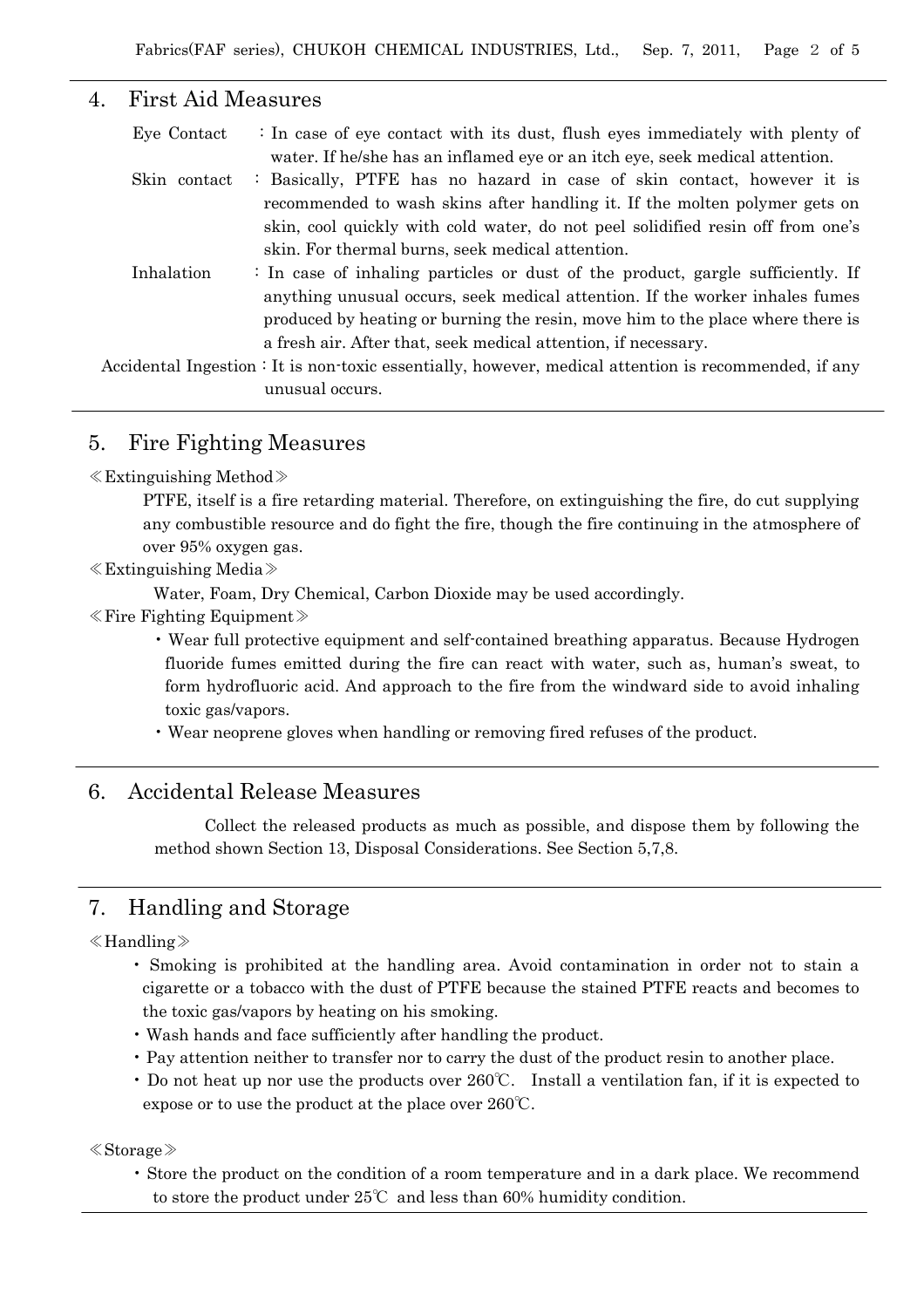### 8. Exposure Controls/ Personal Protection

≪Engineering Controls≫

Not set up

≪Limitation of dust density≫

Not set up any allowable limit nor control range.

≪Facilities Consideraion≫

Install a ventilation fan, if it is expected to expose or to use the product at the place over 260℃.

≪Protective Equipment≫

No requirement unless necessary for protection from thermal burns. It is recommended to wear mask and glasses against feather or fine particles on processing exposed over 260℃.

### 9. Physical/ Chemical Properties

| $\langle$ Physical Data $\rangle$ |
|-----------------------------------|
|-----------------------------------|

| : Lightly blown         |
|-------------------------|
| $\div$ Not applicable   |
| : $327^{\circ}$ C(PTFE) |
| $\therefore$ None       |
|                         |
| : Insoluble in water.   |
|                         |

### 10. Stability and Reactivity

| $\ll$ Flammable Properties $\gg$ |                                                              |
|----------------------------------|--------------------------------------------------------------|
| Flash Point $(C)$                | : $\mathbb{D}$ Not applicable<br>$2650^{\circ}$ C            |
|                                  |                                                              |
| Ignition $Point(C)$              | $\div$ Not applicable                                        |
| Combustibility                   | :Flame Retardancy ; Class V-0 (JIS K 6911 B method)          |
|                                  |                                                              |
|                                  | 1) This material is stable in normal handling and condition. |
|                                  |                                                              |

Remark : It may cause on fire or explosion by reacting to the metal powder, such as, aluminum or magnesium, or to the oxidizer, such as fluorine gas $(F_2)$  or chlorine tri-fluoride  $(CIF_3)$ .

② No reactivity

## 11. Toxicological Information

 $\mathcal{L}$ 

≪Acute Toxicity≫

 $LD_{50}$  in mouse :  $12,500$  mg/kg

≪Animal Data≫

It has no stimulatibility by a skin contact.

It shows that no fatal toxicity was found by frequent ingestion.

There is no report about genetic toxicity in a test on animals and in a test on germ culture.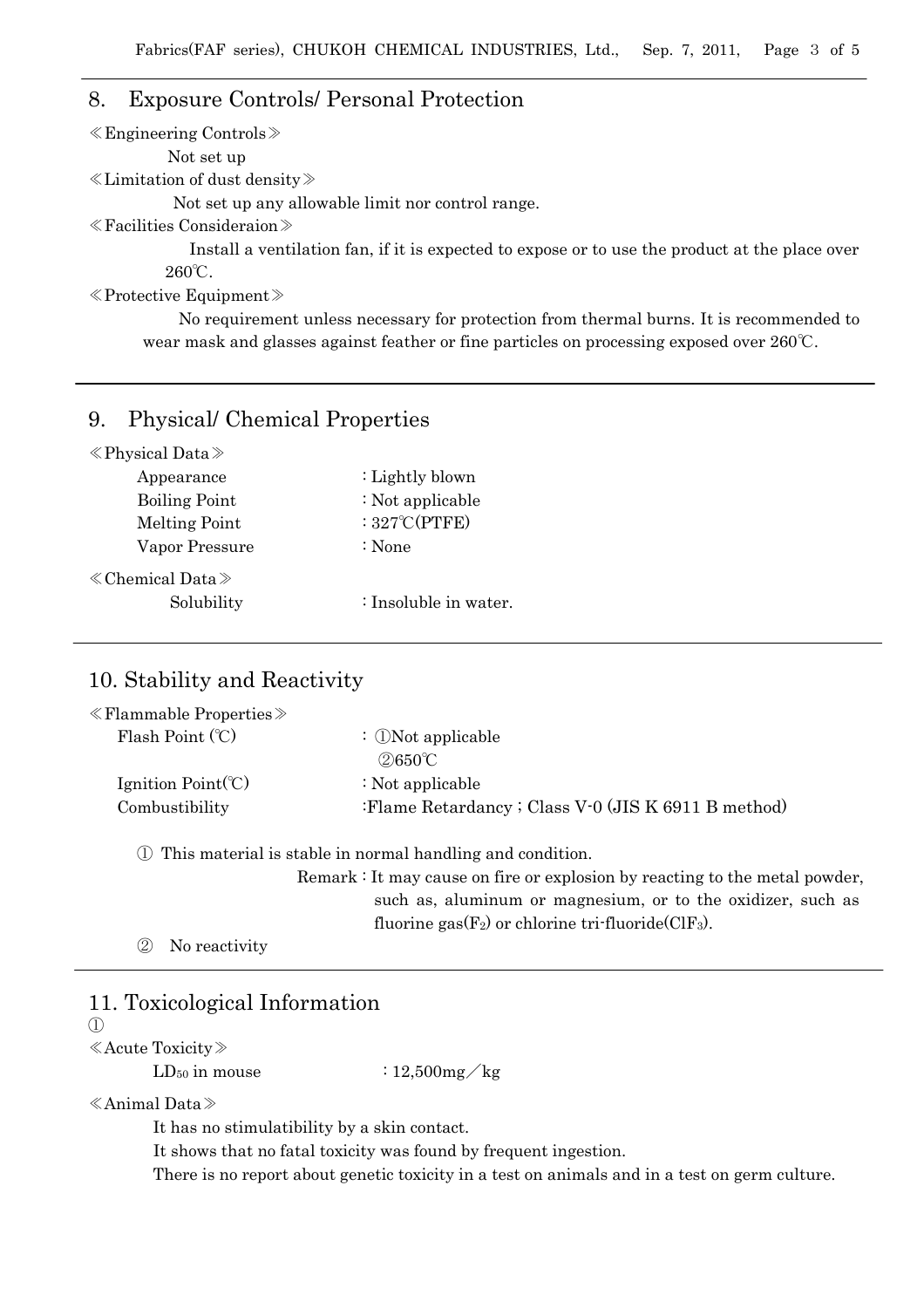#### ≪Carcinogenic Data≫

There is no specified report for the product from OSHA, NTP. The product is nominated Group 3 of IARC Classification.

≪In the Case of Thermal Decomposition of PTFE≫

|  |  | Influence to Human Health : If the man inhales the fume produced from PTFE by |  |
|--|--|-------------------------------------------------------------------------------|--|
|  |  | combustion, there is a fear that he catches a temporary                       |  |
|  |  | polymer fume fever similar to influenza, sometimes for a                      |  |
|  |  | day or two. There is neither report about the sensibility nor                 |  |
|  |  | concerning absorbing from his skin.                                           |  |

Influence of Hydrogen Fluoride : If the man inhales a low density Hydrogen Fluoride gas, he may feel some difficulty in breathing. Then he coughs, and catches inflamed eyes, nose, and throat. He reaches finally to Dyspnea, Cyanosis, or Edema of the lungs.

Influence of Carbonyl Fluoride :

| : Suffering from a discomfort or an eruption                      |  |  |
|-------------------------------------------------------------------|--|--|
| : Suffering from an ulcer of corneas or conjunctivas              |  |  |
| : Suffering from an stimulation                                   |  |  |
| : Suffering from temporary inflammations, such as, cough, dis-    |  |  |
| comfort, dyspnea, or difficulty in breathing. (If the person is a |  |  |
| patient of a lung disease, he/she tends to be suffered from above |  |  |
|                                                                   |  |  |
|                                                                   |  |  |

② Hazardous Case to a man(including epidemiological information)

| Skin inflammability                                                   | : No data |
|-----------------------------------------------------------------------|-----------|
| Stimulativity Skin or eyes                                            | : No data |
| Sensitization                                                         | : No data |
| Acute Toxicity (including LD <sub>50</sub> )                          | : No data |
| Sub acute Toxicity                                                    | : No data |
| Chronic Toxicity                                                      | : No data |
| Carcinogenicity                                                       | : No data |
| Mutagenicity                                                          | : No data |
| (including microbe & chromosome aberration)                           |           |
| Reproductive Toxicity                                                 | : No data |
| Deformability                                                         | : No data |
| other                                                                 | : None    |
| (including substance which emit hazardous gas on reacting with water) |           |
|                                                                       |           |

### 12. Ecological Information

| Decomposability           | : No Data |
|---------------------------|-----------|
| Biological Condensability | : No Data |
| Toxicity of fish          | : No Data |